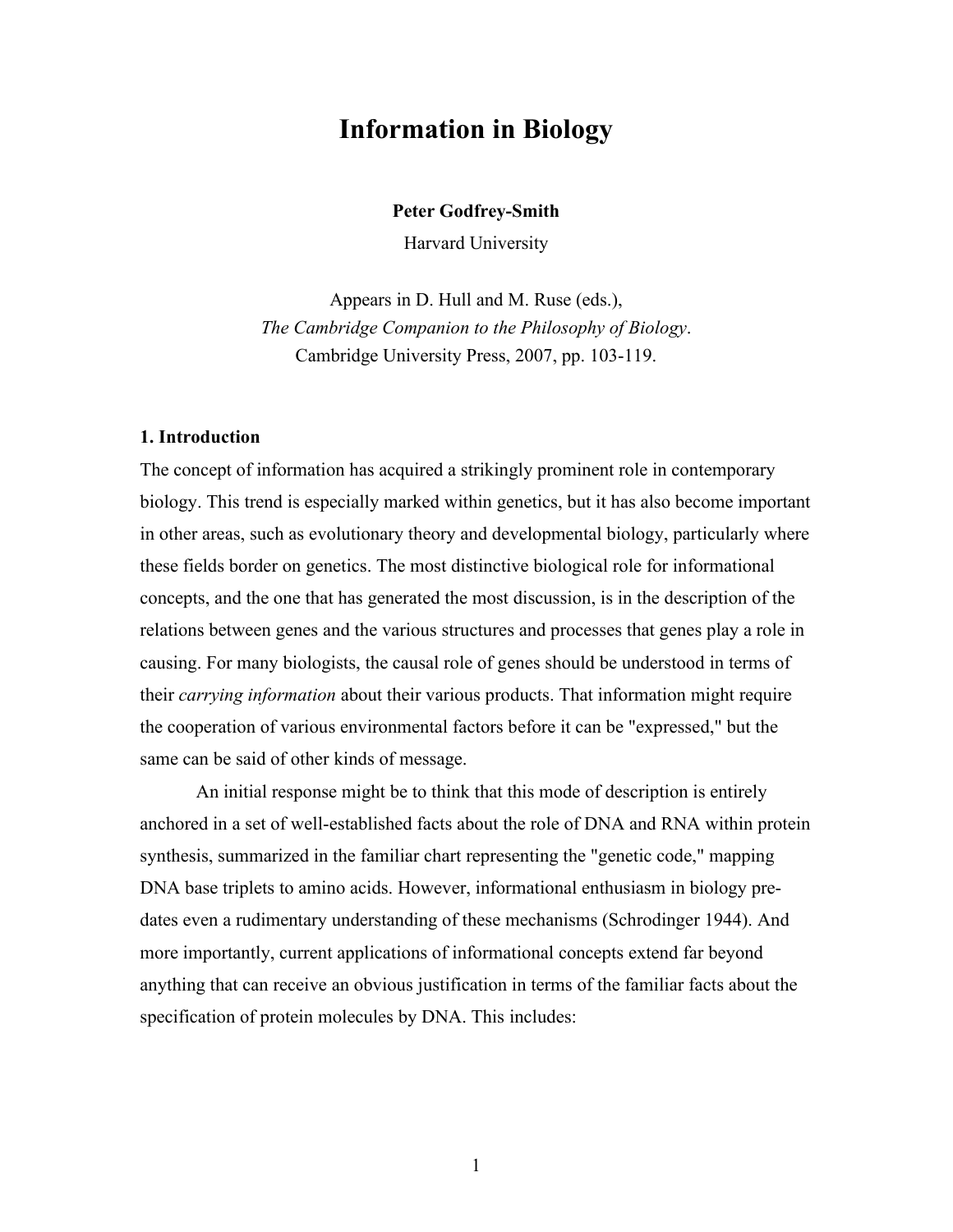(i) The description of whole-organism phenotypic traits (including complex behavioral traits) as specified or coded for by information contained in the genes,

(ii) The treatment of many causal processes within cells, and perhaps of the wholeorganism developmental sequence, in terms of the execution of a *program* stored in the genes,

(iii) The idea that genes themselves, for the purpose of evolutionary theorizing, should be seen as, in some sense, "made" of information. From this point of view, information becomes a fundamental ingredient in the biological world.

There is no consensus about the proper form and status of these kinds of description, and the result has been the development of a foundational discussion within both biology and the philosophy of biology. Some have hailed the employment of informational concepts here as a crucial advance (Williams 1992). Others have seen almost every biological application of informational concepts as a serious error, one that distorts our understanding and contributes to lingering genetic determinism (Francis 2003). Most of the possible options between these extreme views have also been defended. These include various arguments that *some*, though not all, of the popular uses of informational concepts in biology are legitimate (Godfrey-Smith 2000, Griffiths 2001). They also include arguments that even the more tendentious uses of these concepts are legitimate so long as the concepts are applied consistently (Sterelny, Smith, and Dickison 1996, Jablonka 2002). Other philosophers and biologists regard the whole matter as a storm in a teacup; they do not think that the development of an informational language for describing genes makes much of a difference to anything, as it is obviously a loose metaphorical usage that carries no real theoretical weight (Kitcher 2001).

The philosophical discussion has developed for two reasons. One is the general philosophical interest in abstract conceptual problems in particular areas of science – an interest in debates that seem resistant to empirical adjudication, but do not seem merely terminological. So some philosophical interest here is akin to more familiar philosophical attention to such biological concepts as fitness, species, and natural selection. But the concept of information is not merely an ordinary theoretical concept within a particular part of science. It is also part of a family of concepts that has been the focus of intense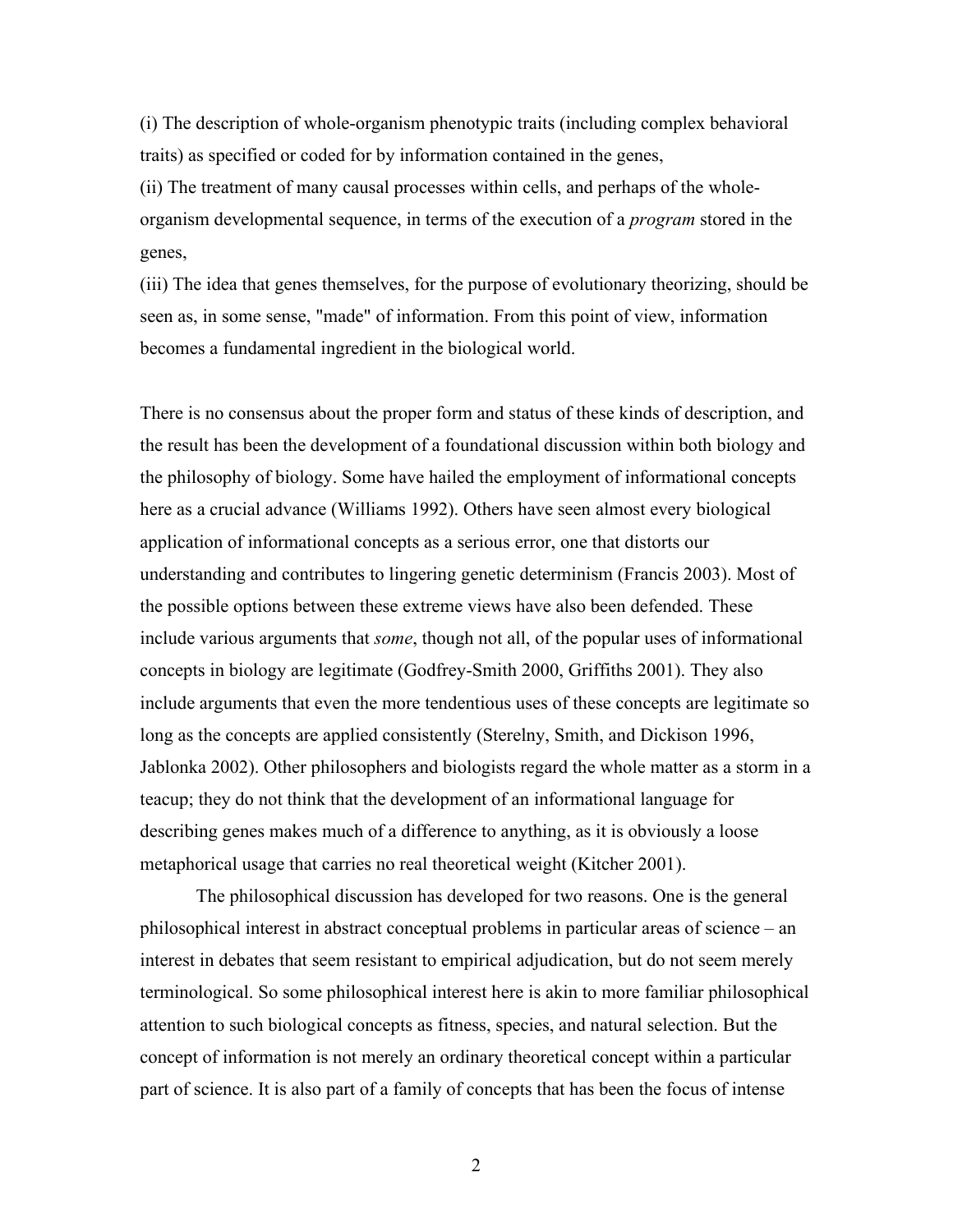study in several parts of philosophy, stretching back for centuries. "Information" itself does not have a long history in philosophy, but it is closely related to concepts that do, such as the concept of meaning, which is central to philosophy of language and much philosophy of mind. So philosophers are familiar with the kinds of puzzles that are generated by this family of "semantic" concepts. It is not that philosophers have developed a consensus theory that can be applied, in an off-the-shelf way, to new cases. But philosophers are intimately acquainted with many of the puzzles, twists and turns, red herrings, and trade-offs that arise in this area. So as information (and related concepts) have become more prominent in biology, some philosophers have thought that this is an area where they are qualified to help in the development of useful and coherent biological concepts.

This paper has two main sections. The next section gives an outline of some of the arguments and options developed to date. The third section then develops some more novel ideas, which are presented in a cautious and exploratory way.

Before moving to the survey section, there are two other preliminary points to make. First, the topic of this paper is not the role of the concepts of information and representation in the parts of biology where they are most *obviously* relevant; the paper is not concerned with neuroscience, perception, language-processing, and so on. The topic of this paper is the role of information (and its relatives) in parts of biology where its role is less obvious, such as the description of genes, hormones, and (to some extent) signaling systems at the cellular level. Secondly, in the early part of this discussion I will not put much emphasis on some of the finer distinctions between the concepts of information, representation, meaning, coding, and so on. As the paper goes on, distinctions between concepts within this family will become more important, but some of the subtle distinctions will be backgrounded initially.

# **2. Outline of the debate**

One common way to start organizing the problem is to make a distinction between two senses of "information," or two kinds of application of informational concepts. One of these is a weak or minimal sense, and the other is stronger and more controversial. In the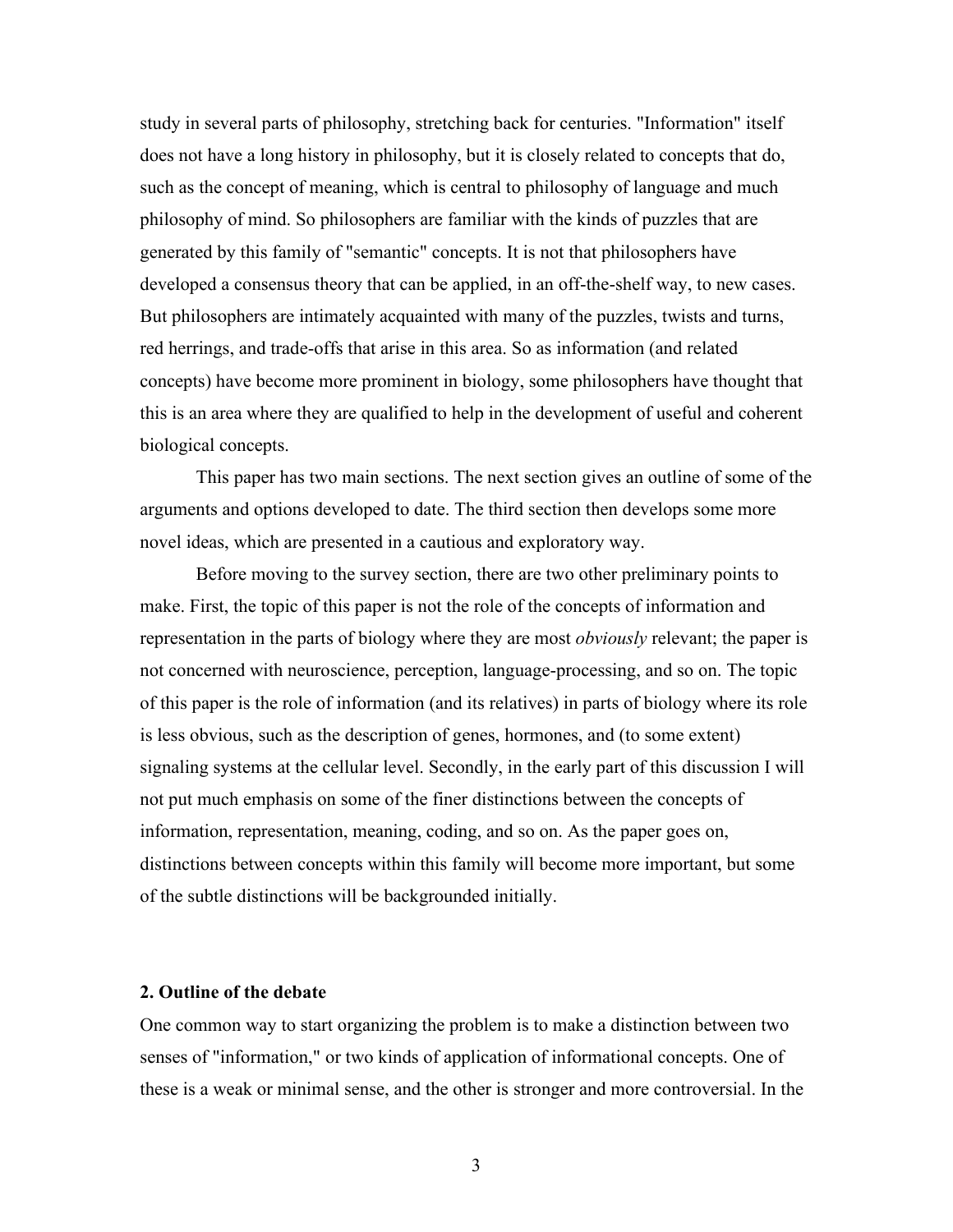weaker sense, informational connections between events or variables involve no more than ordinary correlations (or perhaps correlations that are "non-accidental" in some physical sense involving causation or natural laws). This sense of information is associated with Claude Shannon (1948), who showed how the concept of information could be used to *quantify* facts about contingency and correlation in a useful way, initially for communication technology. For Shannon, anything is a *source* of information if it has a number of alternative states that might be realized on a particular occasion. And any other variable *carries information* about the source if its state is correlated with that of the source. This is a matter of degree; a signal carries more information about a source if its state is a better predictor of the source, less information if it is a worse predictor.

This way of thinking about contingency and correlation has turned out to be useful in many areas outside of the original technological applications that Shannon had in mind, and genetics is one example. There are interesting questions that can be asked about this sense of information (Dretske 1981), but the initially important point is that when a biologist introduces information in this sense to a description of gene action or other processes, she is not introducing some new and special *kind* of relation or property. She is just adopting a particular quantitative framework for describing ordinary correlations or causal connections.

Consequently, philosophical discussions have sometimes set the issue up by saying that there is one kind of "information" appealed to in biology, Shannon's kind, that is unproblematic and does not require much philosophical attention. The term "causal" information is sometimes used to refer to this kind, though this term is not ideal. Whatever it is called, this kind of information exists whenever there is ordinary contingency and correlation. So we can say that genes contain information about the proteins they make, and also that genes contain information about the whole-organism phenotype. But when we say that, we are saying no more than what we are saying when we say that there is an informational connection between smoke and fire, or between tree rings and a tree's age. The more contentious question then becomes whether or not biology needs *another*, richer concept of information as well as Shannon's concept. Information in this richer sense is sometimes called "semantic" or "intentional" information.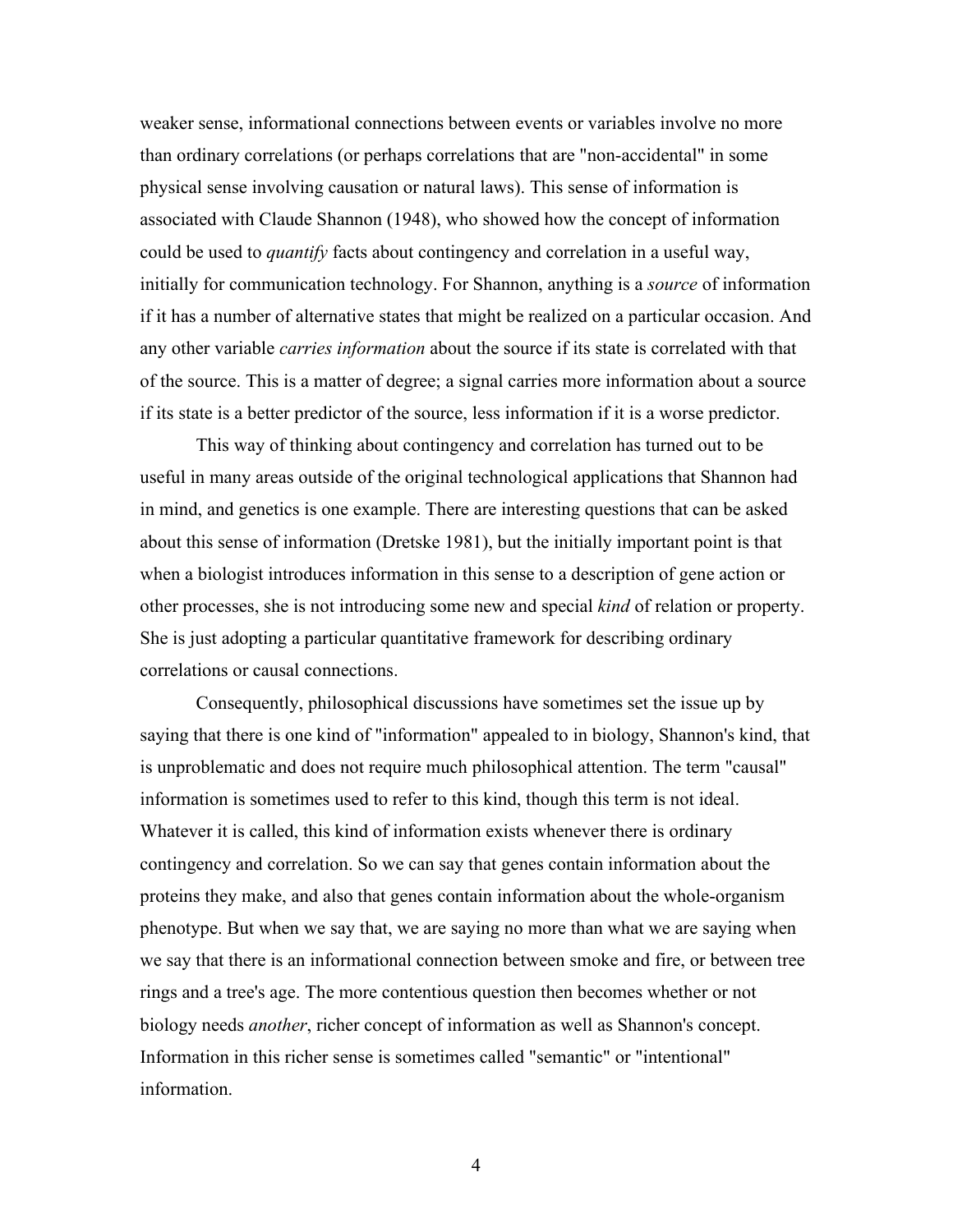What is the difference between them, and why might we think that biology needs to employ a richer concept? There is a range of differences between the two. First and most importantly, informational connections in the Shannon sense connect environmental conditions with biological traits in the same way that they connect genes and those traits. With respect to Shannon information, there is what Griffiths and Gray call a "parity" between the roles of environmental and genetic causes (Griffiths and Gray 1994, Griffiths 2001). In addition, information in the Shannon sense "flows" in both directions, as it involves no more than learning about the state of one variable by attending to another. So we can read off something about the phenotype from the state of the genes, but we can also learn something about the genes by attending to the phenotype.

Some talk about information in biology is consistent with these features of Shannon information, but some is not. It is usually thought that at least some applications of informational language to genes is supposed to ascribe to genes a special kind of causal property that is *not* ascribed to environmental conditions, even when they are causally important, and that is also uni-directional.

In addition, a message that carries "semantic information," it is often thought, has the capacity to mis-represent, as well as accurately represent, what it is about. There is a capacity for error. Shannon information does not have that feature; we cannot say that some variable carried false information about another, if we are using the original Shannon sense of the term. But biologists do apparently want to use language of that kind when talking about genes. Genes carry a message that is *supposed* to be expressed, whether or not it actually is expressed.

Once we take the alleged semantic properties of genes as seriously as this, some subtle questions arise. If genes are carrying a message in this sense, the message apparently has a prescriptive or imperative content, as opposed to a descriptive or indicative one. Genes contain instructions, not descriptions. Their "direction of fit" to their effects is such that if genes and phenotype do not match, what we have is a case of unfulfilled instructions rather than inaccurate descriptions.

Several philosophers and biologists have argued that much informational talk about genes uses a richer concept than Shannon's, but this concept can be given a naturalistic analysis. It is not a lapse back into unscientific teleological thinking. One way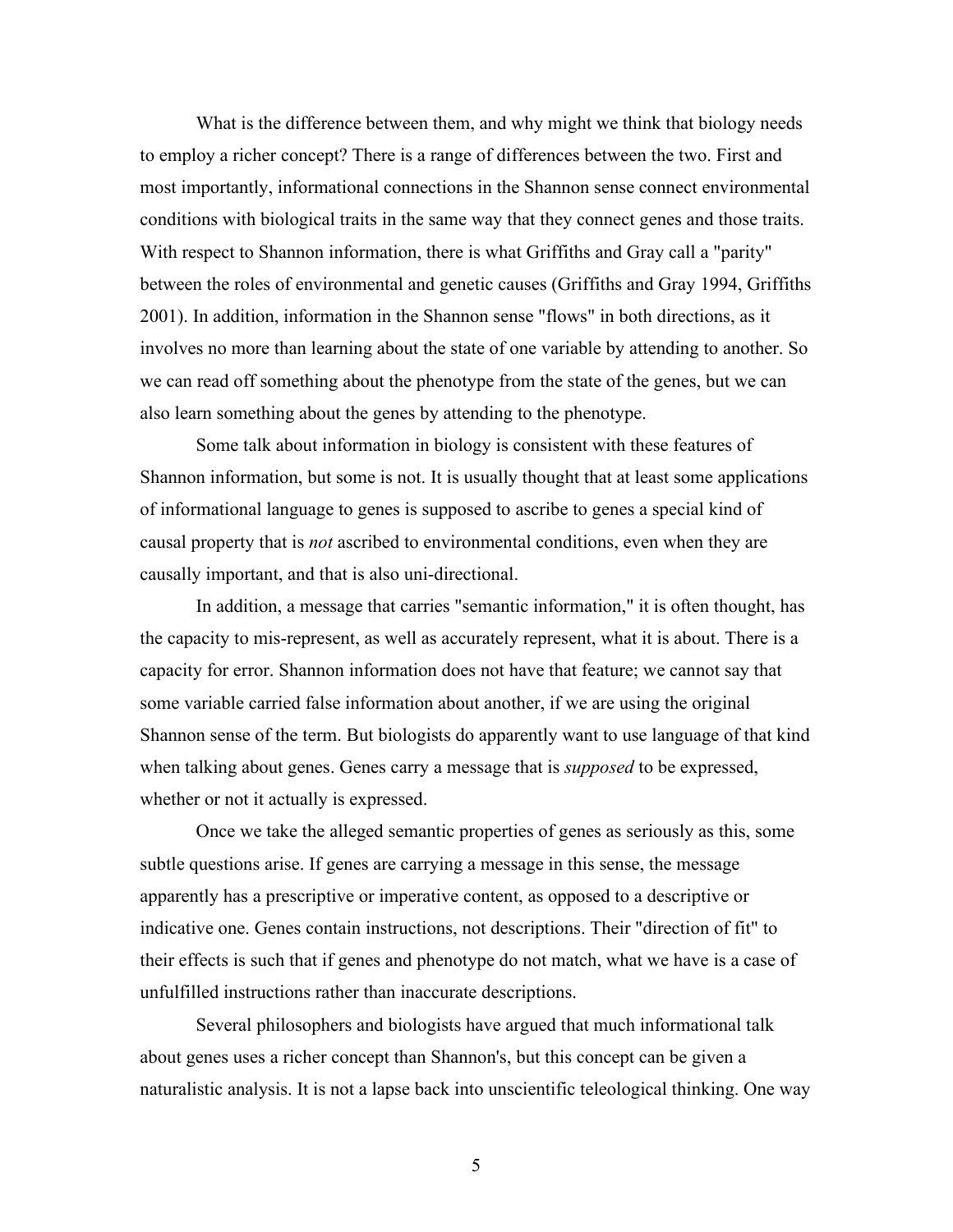to proceed is to make use of a rich concept of biological *function*, in which the function of an entity derives from a history of natural selection (Sterelny, Smith, and Dickison 1996, Maynard Smith 2000, Shea forthcoming). This sort of move is familiar from the philosophy of mind, where similar problems arose in the explanation of the semantic properties of mental states. When an entity has been subject to and shaped by a history of natural selection, this can provide the grounding for a kind of purposive or normative description of the causal capacities of that entity. To use the standard example (Wright 1976), the function of a heart is to pump blood, not to make thumping sounds, because it is the former effect that has led to hearts being favored by natural selection. The hope is that a similar "teleofunctional" strategy might help make sense of the semantic properties of genes, and perhaps other biological structures with semantic properties.

There are several ways in which the details of such an account might be developed (Godfrey-Smith 1999), some focusing on the evolved functions of the genetic machinery as a *whole*, and others on the natural selection of *particular* genetic elements. All versions of this idea offered so far have problems of detail. One problem is that there is no overall connection between biological function and semantic properties; having a function in the rich historical sense is not generally sufficient for having semantic properties. Legs are for walking, but they do not represent walking. Enzymes are for catalyzing reactions, but they do not instruct this activity. There are things that legs and enzymes are *supposed* to do, but this does not make them into information-carriers, in a rich beyond-Shannon sense. Why should it do so for genes?

Sterelny, Smith and Dickison seem to think there is a quite intimate connection between evolutionary function and semantic properties in the case of biological structures that have been selected to play a causal role in *developmental* processes. They argue that genes, in virtue of these functional properties, represent the outcomes they are supposed to produce. They add, however, that any non-genetic factors that have a similar developmental role, and have been selected to play that role, also have semantic properties. So Sterelny, Smith and Dickison want to ascribe very rich semantic properties to genes, but not only to genes. Some non-genetic factors have the same status.

Proposals that appeal to evolutionary design to "enrich" the informational properties of genes have problems of detail, but they also have attractive features. It is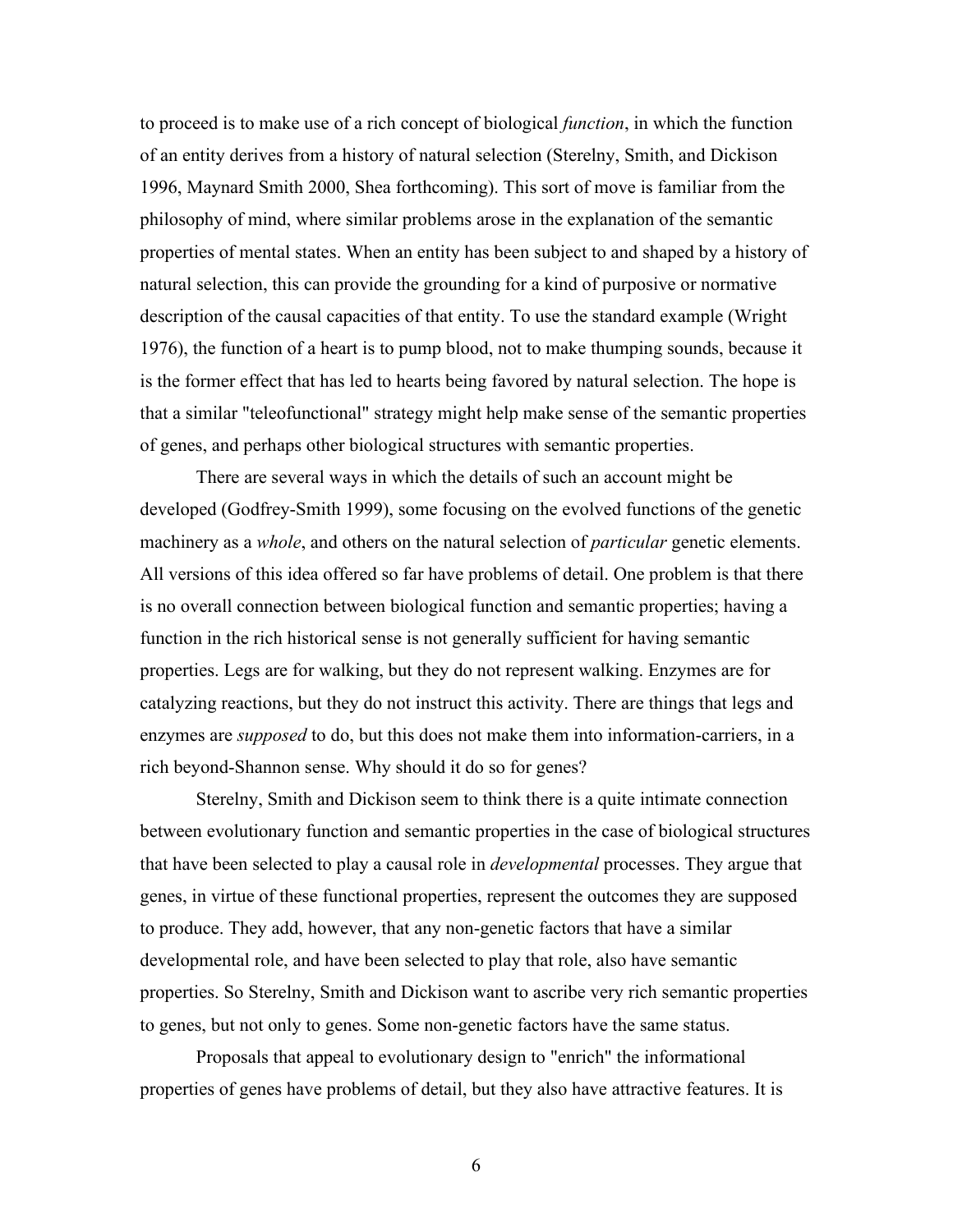striking that John Maynard Smith, when he came to grapple with the status of his enthusiasm for informational concepts in biology, opted for something along these lines (2000). The resulting overall picture has good structural features. We would have a loose, uncontroversial Shannon sense of information that applies to all sorts of correlations, and an "overlay" of richer semantic properties in cases where we have the right kind of history of natural selection. Genes and a handful of non-genetic factors would have these properties; most environmental features that have a causal role in development would not. The neatness of the resulting picture provides, for some people, good reason to persevere with some account along these lines.

So far in this section I have mostly discussed the concept of information; there has not been much talk of "coding." And the ideas discussed so far do not put any emphasis on the special features of genetic mechanisms themselves, such as the combinatorial structure of the "genetic code." But surely these features of genetic mechanisms provide much of the underlying motivation for the introduction of semantic concepts into biology? It might seem so, but a lot of discussions have in effect treated this as an open question. As noted above, the enthusiasm for semantic characterization of biological structures extends back before the genetic code was discovered. (See Kay 2000 for a detailed historical treatment.) But another line of thought in the literature, overlapping with the ideas above, has focused on the special features of genetic mechanisms, and on the idea of "genetic coding" as a contingent feature of these mechanisms.

Both I (2000) and Griffiths (2001) have argued that there is one highly restricted use of a fairly rich semantic language within genetics that is justified. This is the idea that genes "code for" the amino acid sequence of protein molecules, in virtue of the peculiar and contingent features of the "transcription and translation" mechanisms found within cells. Genes specify amino acid sequence via a templating process, that involves a regular mapping rule between two quite different kinds of molecules (nucleic acid bases and amino acids). This mapping rule is *combinatorial*, and apparently *arbitrary* (in a sense that is hard to make precise – Stegmann 2004).

The argument is that these features make gene expression into a causal process that has significant analogies to various paradigmatic symbolic phenomena, such as the use of natural language. Some have argued that this analogy becomes questionable once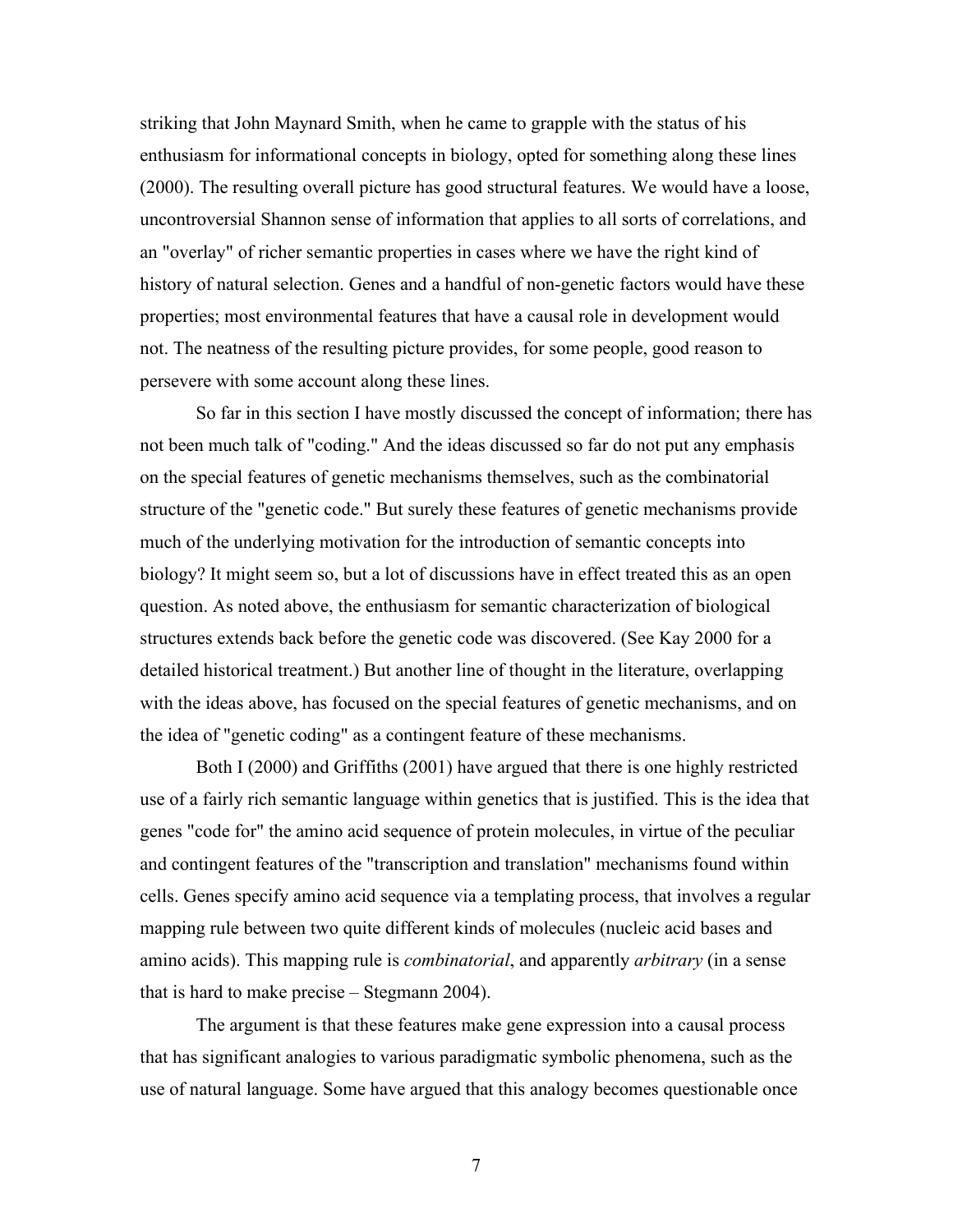we move from the genetics of simple prokaryotic organisms (bacteria), to those in eukaryotic cells. This has been a theme of Sarkar's work (1996). Mainstream biology tends to regard the complications that arise in the case of eukaryotes as mere details, that do not compromise the basic picture we have of how gene expression works. An example is the editing and "splicing" of mRNA transcripts into a processed mRNA that is used in translation. This is a biologically important process, and it does make the DNA a much less straightforward predictor of amino acid sequence, but it can be argued that this does not much affect the crucial features of gene expression mechanisms that motivate the introduction of a symbolic or semantic mode of description.

So the argument in Godfrey-Smith (2000) and Griffiths (2001) is that there is one kind of informational or semantic property that genes and only genes have: coding for the amino acid sequences of protein molecules. But this relation "reaches" only as far as the amino acid sequence. It does not vindicate the idea that genes code for whole-organism phenotypes, let alone provide a basis for the wholesale use of informational or semantic language in biology. Genes can have a reliable causal role in the production of a wholeorganism phenotype, of course. But if this causal relation is to be described in informational terms, then it is a matter of ordinary Shannon information, which applies to environmental factors as well. This restriction of semantic language to the first steps in the causal chain in protein synthesis is essentially along the same lines as Crick's (1958) view.

In this section I have distinguished one line of thought that looks at Shannon information and its "enriched" relatives, and another line of thought that looks at the peculiar features of the mechanisms of gene expression, and the original narrow idea of a "genetic code." But the two lines of thought can be married in various ways. Maynard Smith, in response to problems with his teleo-functional account, appealed at one point to some special features of genetic mechanisms, including the apparent "arbitrariness" of the genetic code. This idea has been popular but is hard to make precise. The key problem is that any causal relation can look "arbitrary" if it operates via many intervening links. There is nothing "arbitrary" about the proximal mechanisms by which a molecular binding event occurs. What makes the genetic code seem "arbitrary" is the fact that the mapping between base triplets and amino acids is mediated by contingent features of the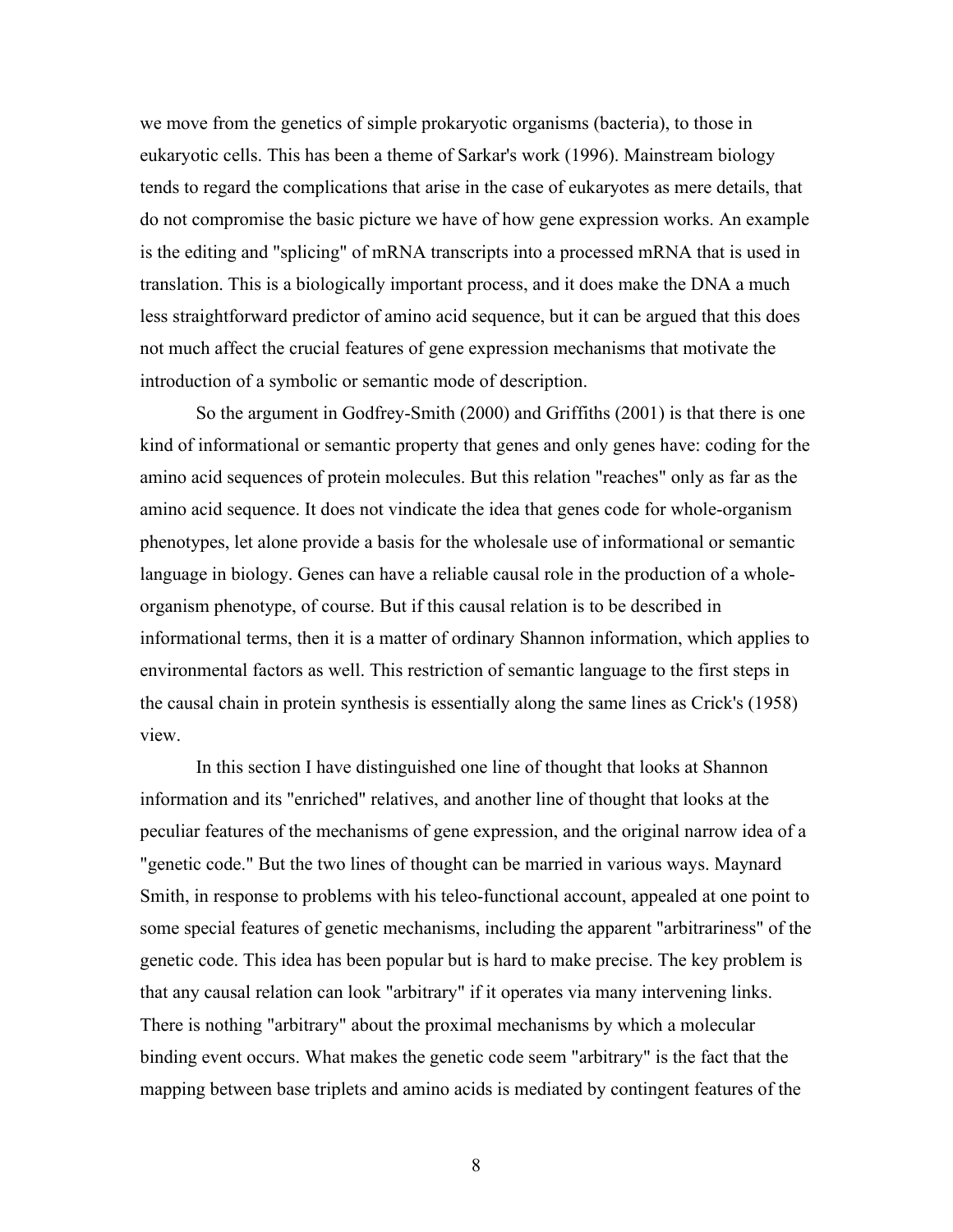sequences of tRNA molecules, and of the enzymes that bind amino acids to tRNA molecules. Because we often focus on the "long-distance" connection between DNA and protein, and pay less attention to the intervening mechanisms, the causal relation appears arbitrary. If we picked out and focused on steps in any other biological cascade that are separated by three or four intervening links, the causal relation would look just as "arbitrary." Here it is also significant that the standard genetic code is turning out to have more systematic and non-accidental structure than people had once supposed (Knight, Freeland, and Landweber 1999).

I will discuss three more topics, in a more self-contained way, to finish the survey. The first is the idea that genes contain a *program*, in a sense analogous to that in computer science (Mayr 1961, Jacob and Monod 1961, Moss 1992, Marcus 2004). This idea has not been discussed in such a concerted way by philosophers, though it is seen constantly in biological discussion. Here the focus is more on the control of *processes* by genes, as opposed to the specification of a particular *product*.

The "program" concept seems to be applied in biology in an especially broad and unconstrained way, often guided only by very vague analogies with computers and their workings. First, we might isolate a *very* broad usage, in which talk of programming seems merely aimed at referring to the intricate but orderly and well-coordinated nature of many basic processes in biological systems. Here, the most that talk of "programs" could be doing is indicating the role of evolutionary design. An example might be talk of "programmed cell death" in neuroscience, which is a very important process within neural development that could just as accurately be described as "orderly and adaptive cell-death in accordance with evolutionary design."

Secondly, however, we might isolate a sense in which talk of "programs" in biology is driven by a *close* analogy between some biological process and the *low-level* operation of modern computers. One crucial kind of causal process within cells is cascades of up and down-regulation in genetic networks. One gene will make a product that binds to and hence down-regulates another gene, which is then prevented from making a product that up-regulates another... and so on. What we have here is a cascade of events that can sometimes be described in terms of Boolean relationships between variables. One event might only follow from the conjunction of another two, or from a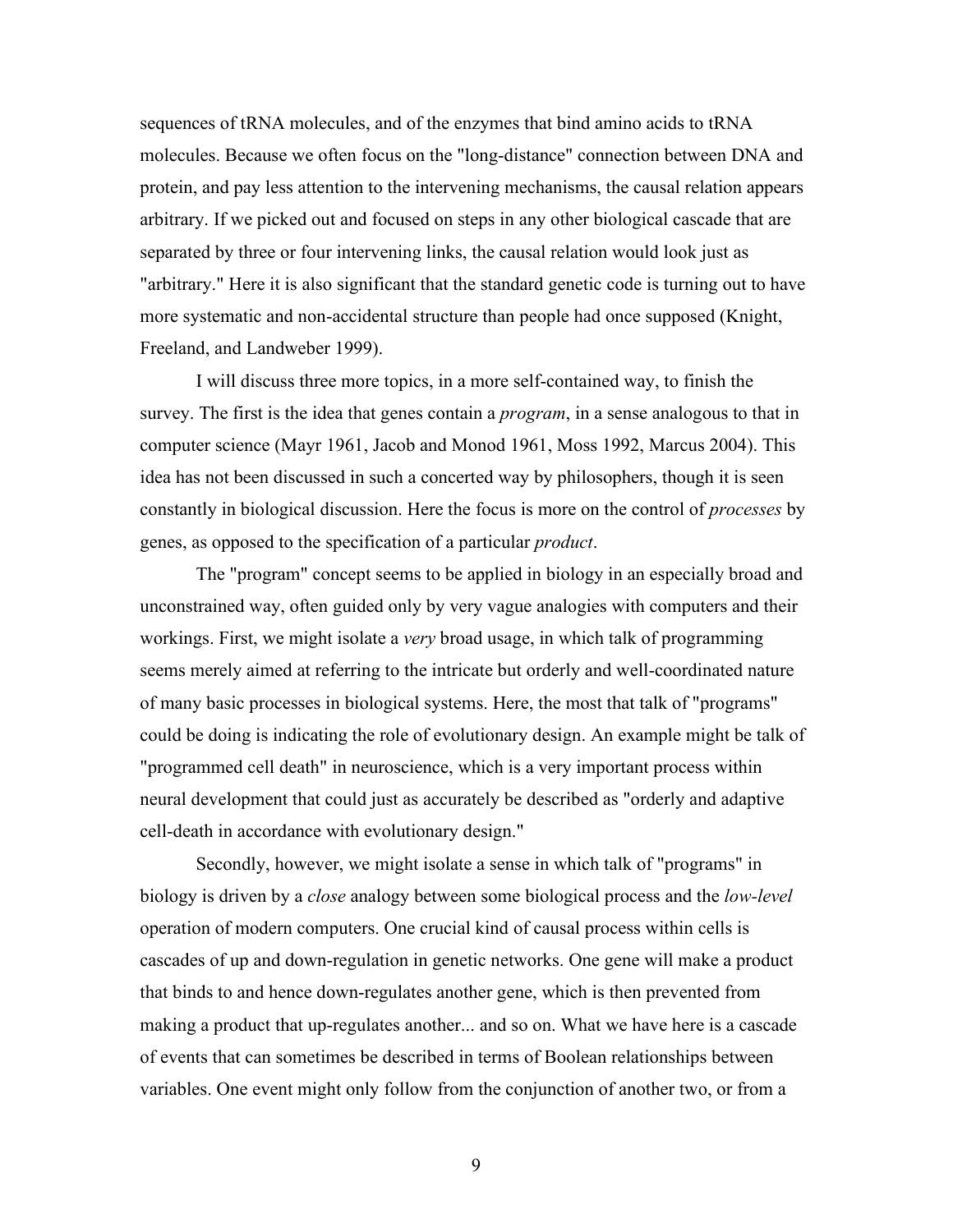disjunction of them. Down-regulation is a kind of negation, and there can be double and triple negations in a network. Gene regulation networks have a rich enough structure of this kind for it to make sense to think of them as engaged in a kind of computation. Computer chip "and-gates," neural "and-gates" and genetic "and-gates" have some genuine similarities. Most other biological processes, though just as much the product of evolutionary design, do not have a structure that motivates this sort of computational description. And once again we find, as in the case of "genetic coding," that the domain in which this computational language is well-motivated, when applied to genes, is confined to the cellular level. Less elaborate cascades of this kind can also be found in the endocrinological (hormone-using) systems within the body. Here too, informational language can seem naturally applicable, and may be justified by a similar line of argument.

The second of the three topics I will discuss to finish this section is the link between informational description and genetic determinism. A number of critics have argued that the informational or semantic perspective on gene action fosters or encourages naive ideas about genetic determinism (Oyama 1985, Griffiths 2001). Others think that genetic determinism, when it is false, is an ordinary error about causal relations that has no particular link to the informational description of those relations. I side with the critics here, who say that there is something definite about informational description of genes that encourages fallacies about genetic causation. The key point has been summarized by Griffiths. He notes that in complex systems, almost all causal factors are context-dependent, and usually it is not hard to remember this. If we think in ordinary causal terms, it is straightforward to note that a genetic cause will only have its normal effects if accompanied by suitable environmental conditions, and an environmental cause will only have its normal effect if accompanied by suitable genetic conditions. (If the sensitivity on either side is high, then talk of "normal" effects itself may be misleading.) But, Griffiths suggests, the informational mode of describing genes (and other factors) fosters the *appearance* of context-independence. "Genetic causation is interpreted deterministically because genes are thought to be a special kind of cause. Genes are instructions – they provide information – whilst other causal factors are merely material.... A gay gene is an instruction to be gay even when [because of other factors]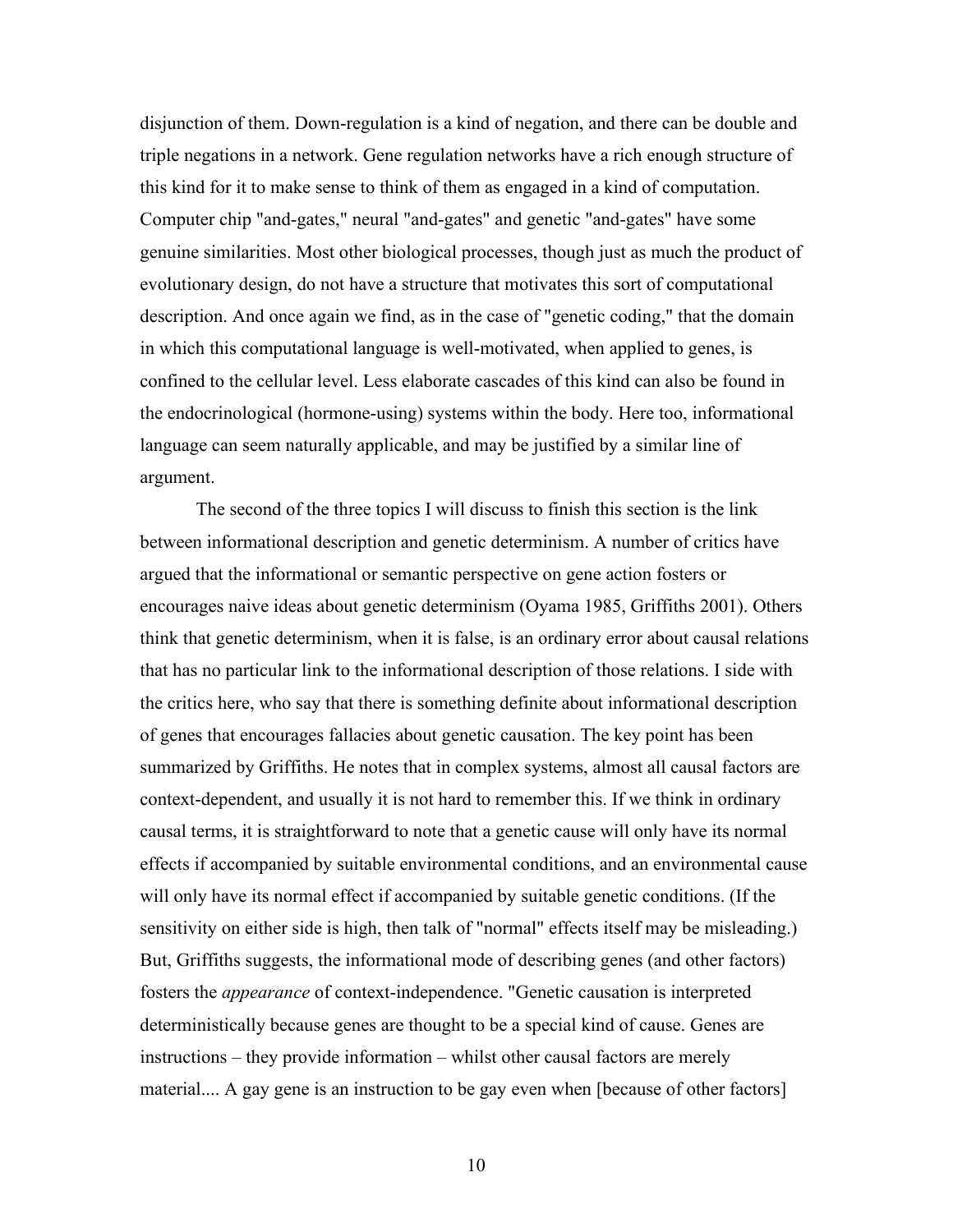the person is straight" (2001, pp. 395-96). So the idea is that the inferential habits and associations that tend to go along with the use of informational or semantic concepts lead us to think of genes as having an additional and subtle *kind* of extra causal specificity. These habits can have an effect even when people are willing to overtly accept contextdependence of (most) causes in complex biological systems. Relatedly, the idea of internal genetic messages may also foster a tendency towards a kind of essentialist thinking; the meaning of the internal message tells us what the "true nature" of the organism is, regardless of whether this nature is actually manifested.

My final topic in this survey is the most strong and tendentious employment of informational language for genes, which arises in the context of evolutionary biology. It has been common for some time to say that, in the evolutionary context, we should think of a gene in terms of its sequence, which is preserved over many replication events, and not in terms of particular DNA molecules, which come and go (Dawkins 1976, 1986). The idea that sequence can be preserved across changes in the underlying molecules is certainly reasonable and important. But this message, important as it is, has been expressed in extreme and philosophically mysterious ways by some theorists. G. C. Williams (1992), for example, holds that because of these facts about the preservation of gene sequence across changes in molecules, we should think of information as a kind of fundamental ingredient of the universe, along with mass and energy, that exists in its own "domain." This makes the causal connections between the informational domain and the ordinary physical domain quite mysterious, and Williams himself finds this an important problem. But the appearance of a problem arises only from an unnecessary reification of information. We can instead say that what has been learned from work on the evolutionary features of genes is that various different physical objects can share their informational properties. These informational properties are explicable in terms of the lower-level physical properties of the objects, and the contexts in which the objects are embedded. Such a view does raise some further questions, but it does not introduce the idea of information as a separate "stuff" whose relations to ordinary physical things are tenuous and problematic.

The enthusiasm for a reified treatment of information can lead to a other theoretical problems in biology. Some of the recent advocates of "intelligent design"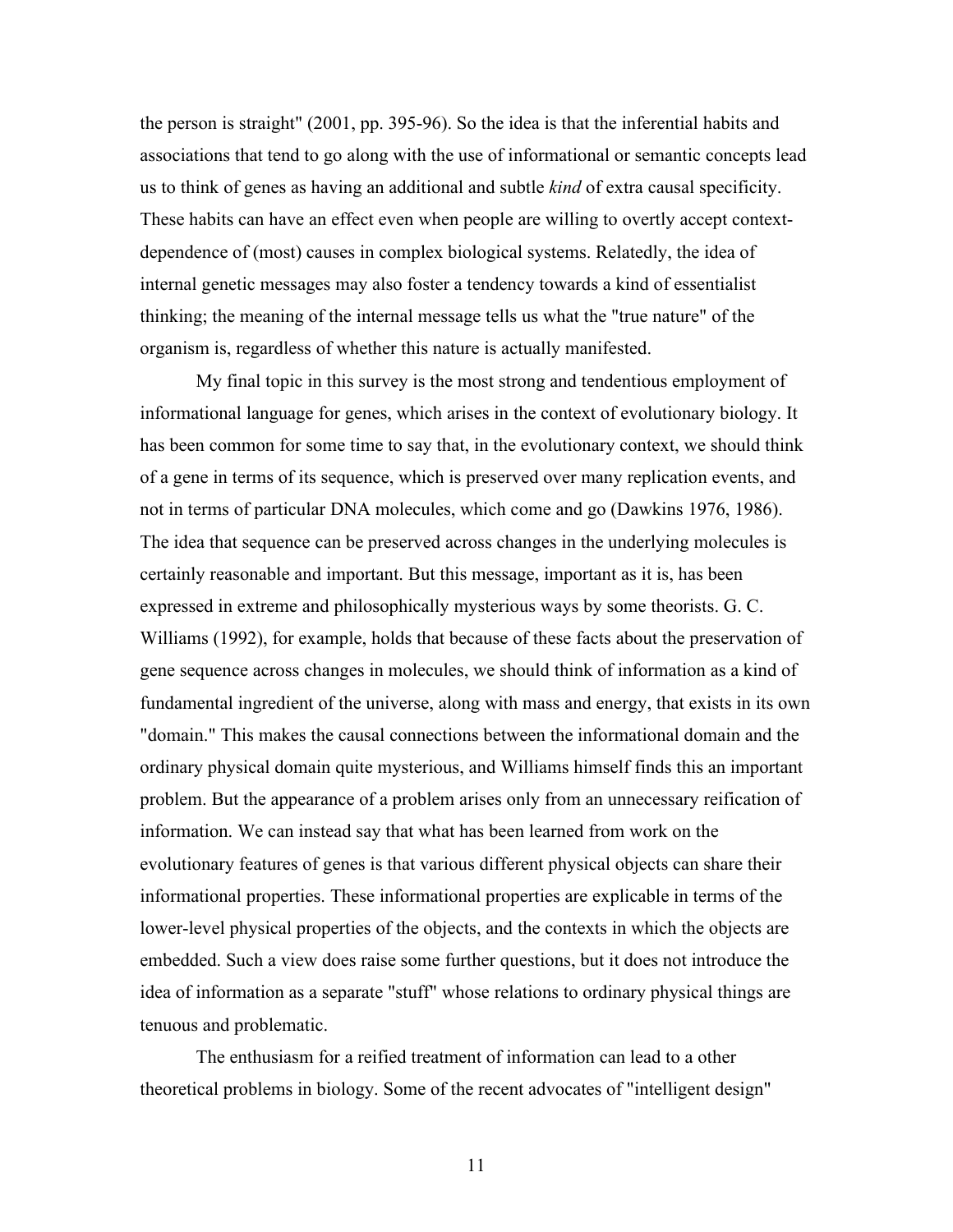creationism have tried to use the special and mysterious properties of information to mount anti-Darwinian arguments (Dembski 2001, criticized in Godfrey-Smith 2001). These arguments have no real force. Indeed, the resulting views tend to *less* plausible than earlier versions of the argument from design, because even routine and low-level forms of evolution by natural selection, such as the evolution of drug-resistance in bacteria, tend to be ruled out as impossible in principle. But the informational terminology in which the arguments are expressed lends them a spurious appearance of rigor.

#### **3. The Next Steps?**

In this section I will cautiously introduce some ideas that approach the whole problem somewhat differently. I will motivate the change in tack by asking what looks like an odd question. Is the informational or semantic description of genes *metaphorical*, or not? This should be an easy question to answer, but in fact seems to be surrounded by uncertainty. On the one hand, biologists sometimes say that the introduction of an informational framework was a crucial theoretical advance. This suggests that it is not at all a metaphor. If electrical charge, and entropy, were crucial theoretical advances in their day, it was not by being metaphors. But if one presses hard on what these informational properties are supposed to be, especially once we get beyond the simple idea of a combinatorial mapping from nucleic acids to amino acids, it is common to encounter a retreat to the idea of genetic information as a metaphor. It is not literally true that genes are programming development or representing the whole-organism phenotype, but this is a metaphor that has proven invaluable to biology.

Of course, we have to expect some vagueness here. And we can't expect biologists to be experts on the analysis of literal and non-literal language. But what makes the situation odd is the fact that if someone tried to carefully adjudicate this question, they would run immediately into the fact that in the case of ascriptions of semantic properties, there is no clear and well-understood border between literal and metaphorical. There is not a clear and well-demarcated sense of what the literal domain is, to which metaphorical cases are being compared.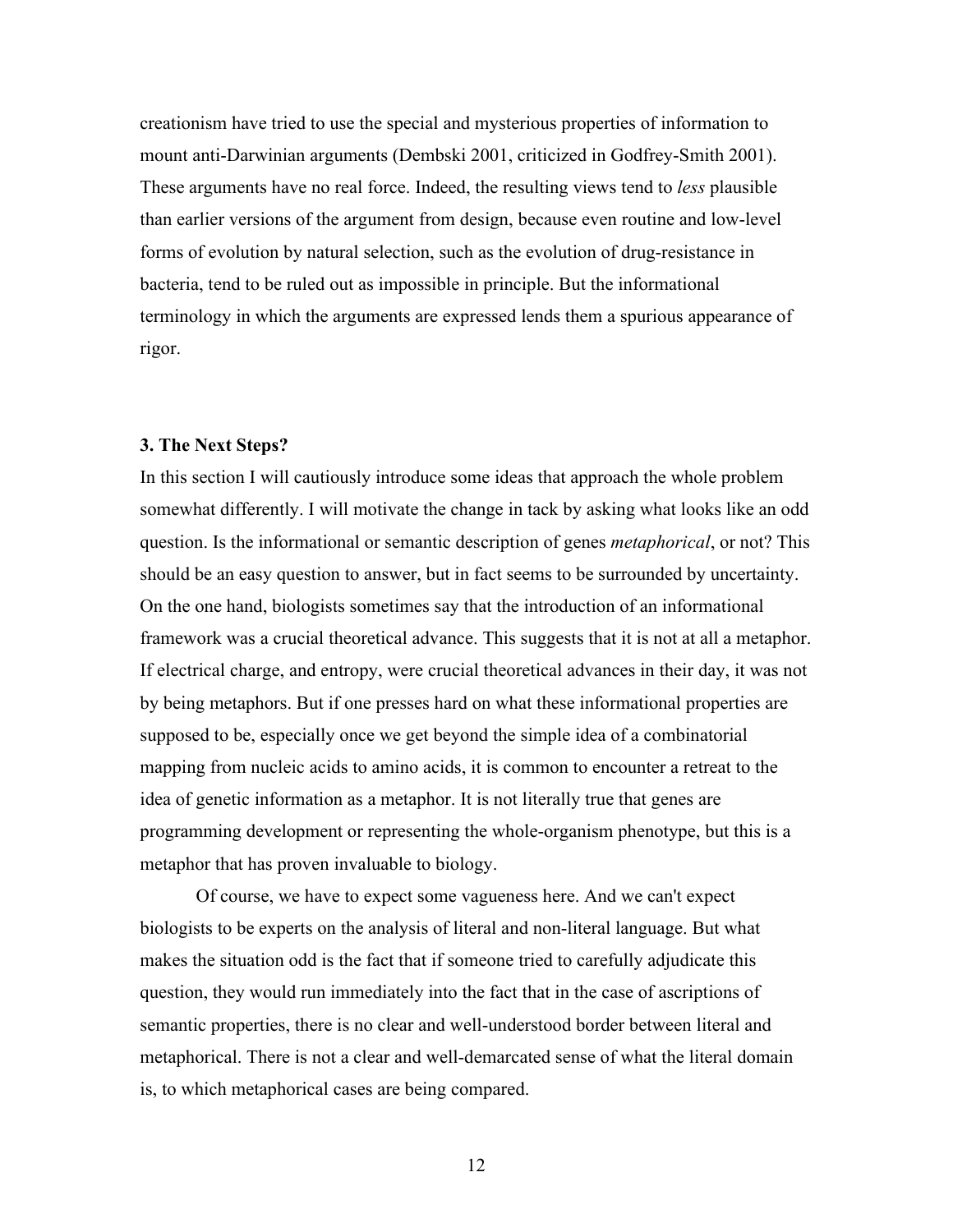The same problem arises, to some extent, in cognitive science, which is often based on the idea that the mind/brain can be seen as a computer. Does this mean: there is such a thing as computation, and the brain literally does it? Or is the idea of neural computation something more like a metaphor? The abstract theory of computation, within mathematics, is not especially helpful for answering this question (Smith 2002).

In the case of computation in cognitive science, the question can deflected initially by saying that computation is being treated as a "model" for the mind. But the term "model" is so ambiguous that this does not help much. Sometimes "model" means a provisional and cautiously defended theory. This does not help here because caution is not the issue. We want to know whether information-processing, computation, representation (etc.) are real natural kinds that brain activity – and genetic activity – might be literal instances of, or whether some other story about the role of these concepts has to be told.

In the remainder of this section I will sketch one alternative story of this kind. It is designed to contrast with the simpler idea that informational properties are definite but elusive properties that genes either do or do not have. Instead, informational description of genes is motivated by a family of factors, which I will group into three categories. First, it is motivated by some real and uncontroversial features of genes and DNA themselves, that would not alone be sufficient to motivate an elaborate informational description. Second, the use of informational and semantic language introduces into biology a particular "causal schematism," derived from everyday contexts in which symbols are used. The schematism functions as a model, in a sense discussed in some recent philosophy of science.

Thirdly, the informational framework reflects and reinforces a commitment to a way of demarcating the scientifically important features of genes and associated mechanisms. The framework foregrounds one set of properties and backgrounds another, and the properties of genes and other molecules that are being foregrounded are *sequence* properties, as opposed to all their other chemical properties. The result of this analysis is an account of the role of informational language in biology that is more focused on the entire disciplinary role of the informational framework, and less on specific informational properties that might or might not be real.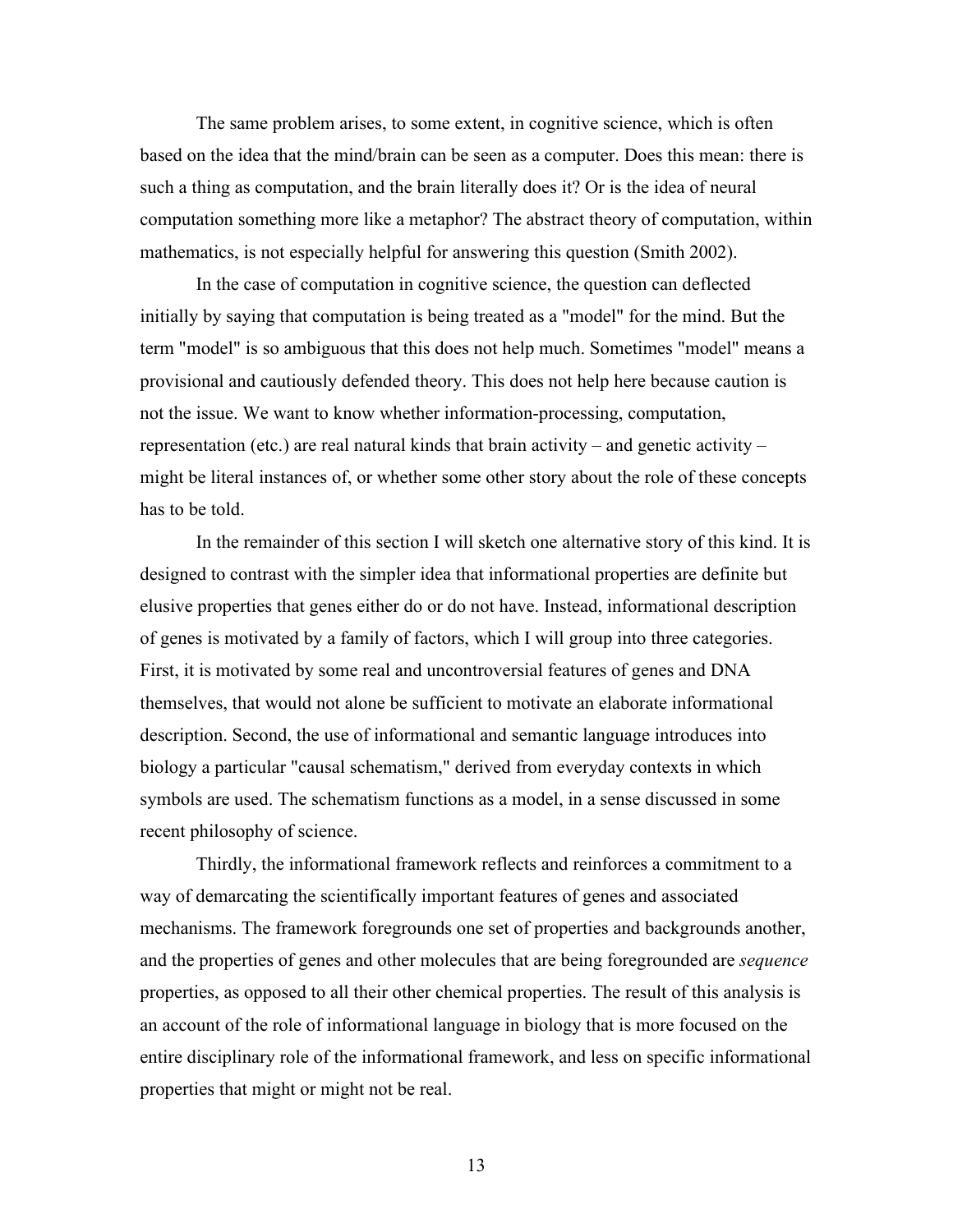I will say more about each of the three categories in turn. First, the informational framework is motivated, of course, by some real and uncontroversial features of genes and DNA themselves. Some of these were highlighted in previous section, and they include the combinatorial structure and regularity of the mapping rule from nucleic acids to amino acids. But some motivation may also come from a feature of DNA that is not so often remarked on in this context. This is the passivity, or comparative inertness, of DNA. Here we focus on some facts about what DNA does *not* do, as well as what it does.

The evolution of DNA as a repository of sequence information is often said to be due in part to its chemical stability. Origin of life work emphasizes that fact that RNA is a good initial replicator molecule because it has some enzymatic activity, but DNA is more stable once proteins have been developed for enzymatic work. And in modern cells, DNA does not *do* very much in chemical terms; almost of all its effects go via a particular indirect causal pathway by which DNA sequence is transcribed and translated. (The main exception to this is DNA's direct interaction with transcription factors, in gene regulation.) Proteins, as is always noted, do most of the actual chemical work in the cell. DNA specifies amino acid sequence, and does not do much else. So to call DNA an "informational" molecule, in a modern context, is often a gesture towards what it does *not* do, as well as to what it does.

My suggestion for a second set of motivations is more tendentious. It involves a general analysis of when and why people introduce semantic concepts (including information) into scientific and other explanatory contexts. The suggestion is that the use of these concepts is generally guided – not always consciously – by the postulation of an analogy between a particular everyday form of symbol use, and the domain that the theorist is trying to understand. This analogy can be very partial, while still exerting influence on how the phenomena are described and understood.

How does the analogy work? A central aspect of everyday symbol use is that one object is used to "stand for" another. More precisely, a person guides behavior directed on one object or domain by attending to the state of another. This is the schematic core of everyday symbol use, and it shows up abstractly in many philosophical analysis of semantic phenomena (eg., Millikan 1984), as well as in models of signaling games and the evolution of meaning (Skyrms 1996). This basic pattern is also installed in the basic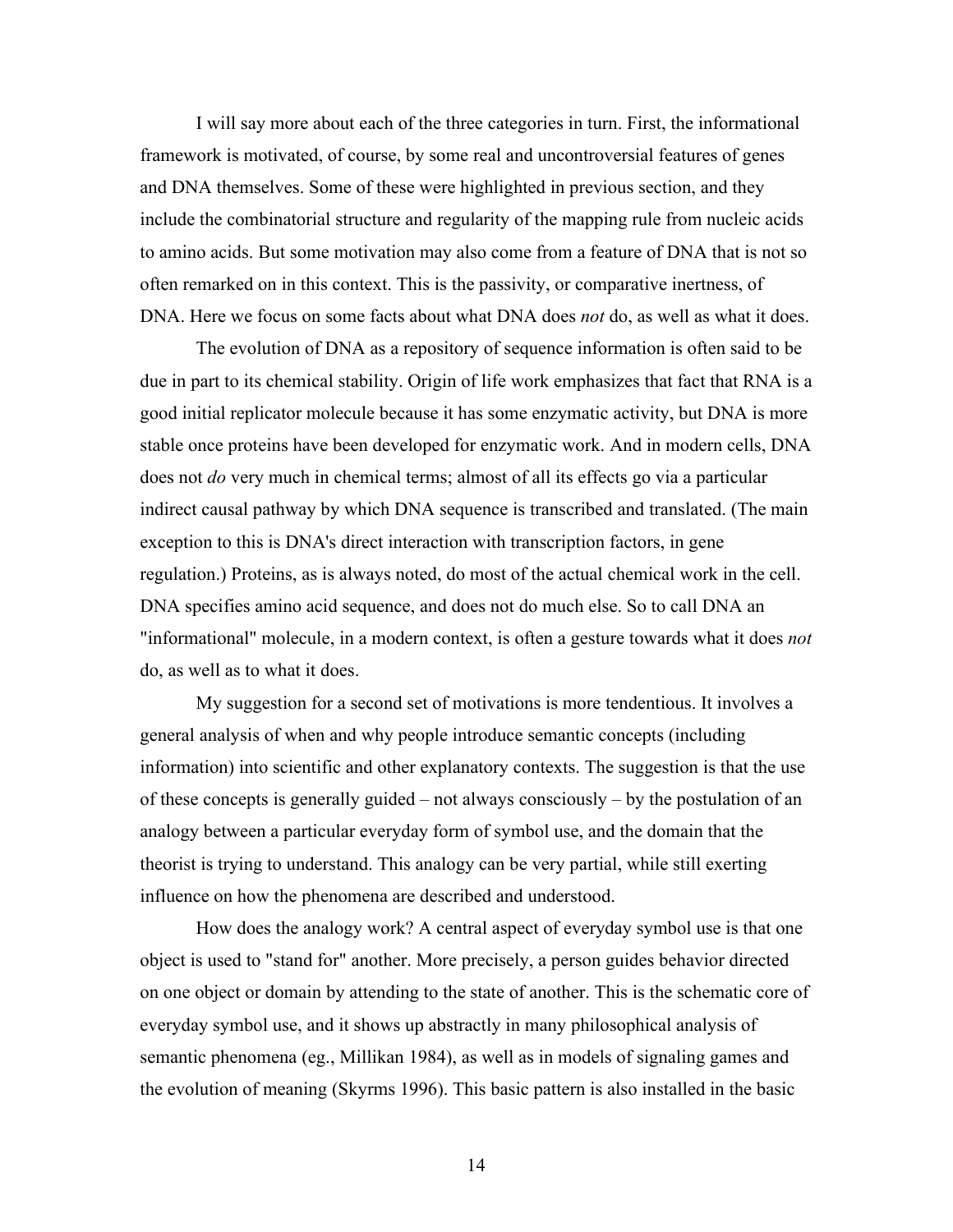picture that Shannon used in his theory of information: we have a source, and a signal whose state can be consulted to learn something about the source.

A central feature of this "causal schematism" is the distinction between some mechanism that reads or consumes the signal, and the signal itself. In genetic case, the idea that semantic description is guided by this model is quite helpful. First, we see that the basic cell-level machinery of transcription and translation is, in fact, a fairly good instance of the schematic structure in question. The ribosomal/tRNA machinery is, in effect, a reader or consumer of nucleic acid sequence, with the function of creating protein products that will have a variety of uses elsewhere in the cell. We also see that this realization of the causal schematism *only* applies at the cell level, at the level at which the transcription and translation apparatus shows up as a definite part of the machinery. So we see why it is true – if it is true, as I think it is – that the use of informational or semantic language in explaining how protein molecules are made is legitimate and well-motivated, while the use of this language when talking about the role of genes in producing whole-organism phenotypes is not. Once we think in terms of the influence of analogy and a causal schematism here, we can also note a connection to the discussion of the comparative chemical "passivity" of DNA discussed earlier in this section. Paradigmatic cases of messages in everyday life are rather physically passive, too, having their significant effects only via their interpretation by a reader or consumer.

This second category of factors motivating informational description of genes involves a kind of model-based theorizing, in a sense that was developed for the analysis of very different parts of science (Giere 1988, Godfrey-Smith forthcoming, Weisberg forthcoming). The term "model" gives us some definite purchase here after all.

My third category involves a role for the informational framework that is not part of a causal hypothesis, a posited mechanism, or anything of that kind. Instead, it involves a commitment to a way of demarcating and categorizing an entire domain. Via the informational framework, a commitment is made to the importance of one set of properties and the unimportance of another. One set of properties of biological molecules is foregrounded, by introduction of a language that can naturally accommodate them, while another set of properties is backgrounded. What is being foregrounded is *sequence* properties, as objects of study, as opposed to all the other chemical properties of genes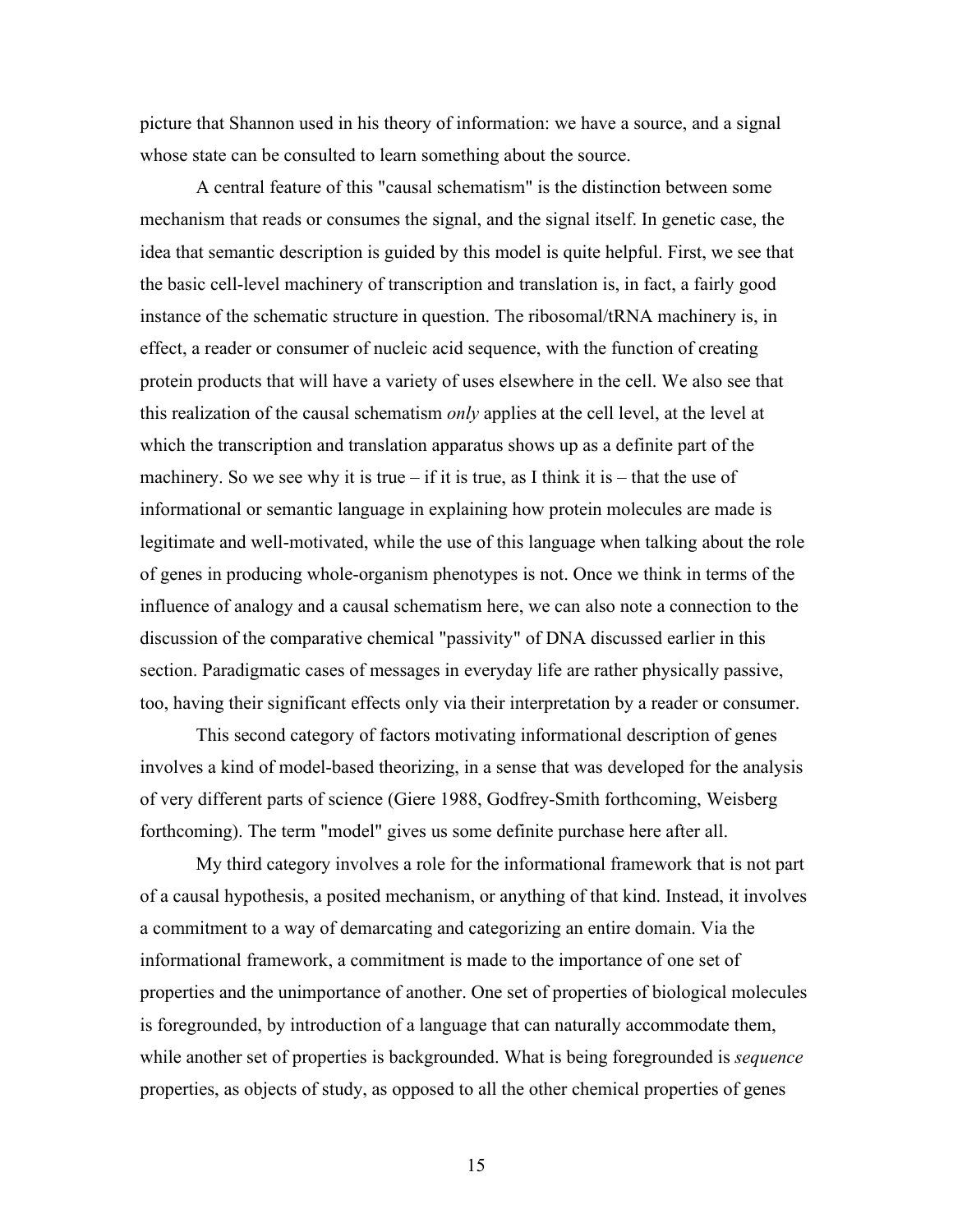and associated biological molecules. The suggestion is that rather than attributing some particular causal powers to DNA sequence, the informational framework often functions to make sequences in general the primary focus of study. What results is a form of abstraction akin to that seen in statistical mechanics; there is a focus on a distinctive level of description and a particular set of statistical features of interactions between particles, abstracting away from lots of other properties (Griesemer 2005). The informational framework also brings with it a set of conceptual tools that are suited for the analysis of sequence properties, as opposed to other chemical properties. However, it should be added here that there are conspicuous uses of informational language in biology in contexts where sequence properties are not treated as central, for example in the description of hormonal signaling. In these cases I would emphasize the second of the three factors discussed in this section, the role of a causal schematism derived from public symbol use.

Suppose the actual patterns of use of informational language in genetics are in fact guided by factors like these, in a context-sensitive mixture. The use of the informational framework is guided by some real features of genetic mechanisms, but also by application of an schematic causal model that guides many or most uses of semantic language. It reflects and reinforces a general disciplinary focus on sequence properties as opposed to others. This would steer us away from the idea that there is some definite but hidden set of properties being posited by such language, that might or might not be real. I will leave somewhat open how this set of ideas relates to the more standard lines of thought outlined in the previous section. In some ways, the two can complement each other. In other ways, there is probably some tension.

\* \* \*

**Acknowledgment:** I am indebted to Arnon Levy and Nicholas Shea for comments and discussion of these issues.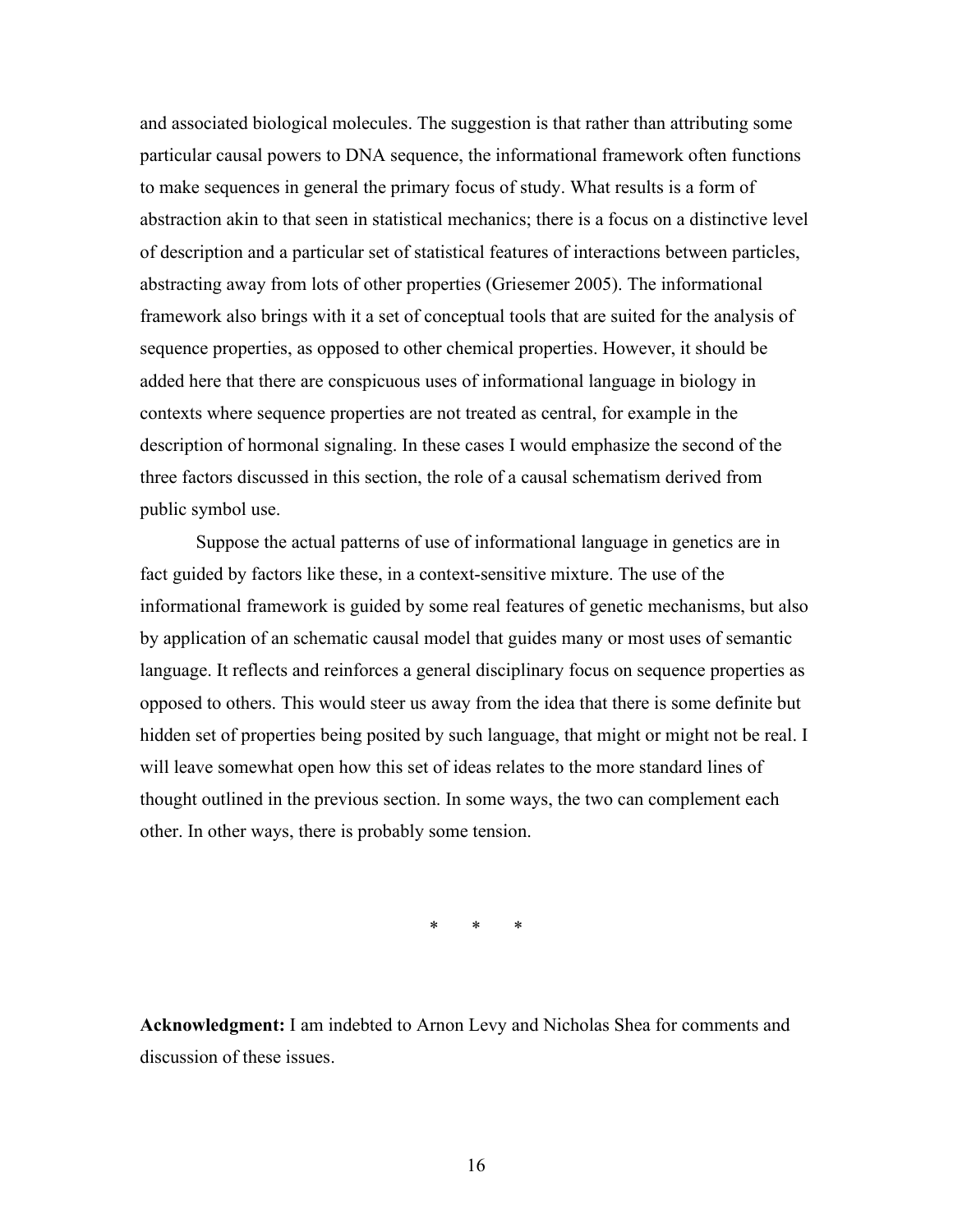# **References**

Crick, F. (1958). "On Protein Synthesis." *Symposia of the Society for Experimental Biology* 12: 138-163.

Dawkins, R. (1976). *The Selfish Gene*. Oxford: Oxford University Press.

Dawkins, R. (1986). *The Blind Watchmaker*. New York: Norton.

Dembski, W. (1997). "Intelligent Design as a Theory of Information." *Perspectives on Science and Christian Faith* 3: 180-190.

Dretske, F. (1981). *Knowledge and the Flow of Information.* Cambridge MA: MIT Press.

Francis, R. (2003). *Why Men Won't Ask for Directions: The Seductions of Sociobiology*. Princeton: Princeton University Press.

Giere, R. (1988). *Explaining Science: A Cognitive Approach*. Chicago: Chicago University Press.

Godfrey-Smith, P. (1999). "Genes and Codes: Lessons from the Philosophy of Mind?" in V. Hardcastle (ed.), *Where Biology Meets Psychology: Philosophical Essays*. Cambridge MA: MIT Press.

Godfrey-Smith, P. (2000). "On the Theoretical Role of 'Genetic Coding,'" *Philosophy of Science* 67: 26-44.

Godfrey-Smith, P. (2001). "Information and the Argument from Design." In R. Pennock (ed.), *Intelligent Design Creationism and its Critics: Philosophical, Theological and Scientific Perspectives*. Cambridge MA: MIT Press, 2001, pp. 575-596.

Godfrey-Smith, P. (forthcoming). "The Strategy of Model-Based Science." To appear in *Biology and Philosophy*.

Griesemer, James. (2005), "The Informational Gene and the Substantial Body: On the Generalization of Evolutionary Theory by Abstraction", in M. Jones and N. Cartwright (eds.), *Idealization XII: Correcting the Model. Idealization and Abstraction in the Sciences*. Amsterdam/New York: Rodopi.

Griffiths, P. E (2001). "Genetic Information: A Metaphor in Search of a Theory," *Philosophy of Science* 68: 394-412.

Griffiths, P. and R. Gray (1994). "Developmental Systems and Evolutionary Explanation," *Journal of Philosophy* 91: 277-304.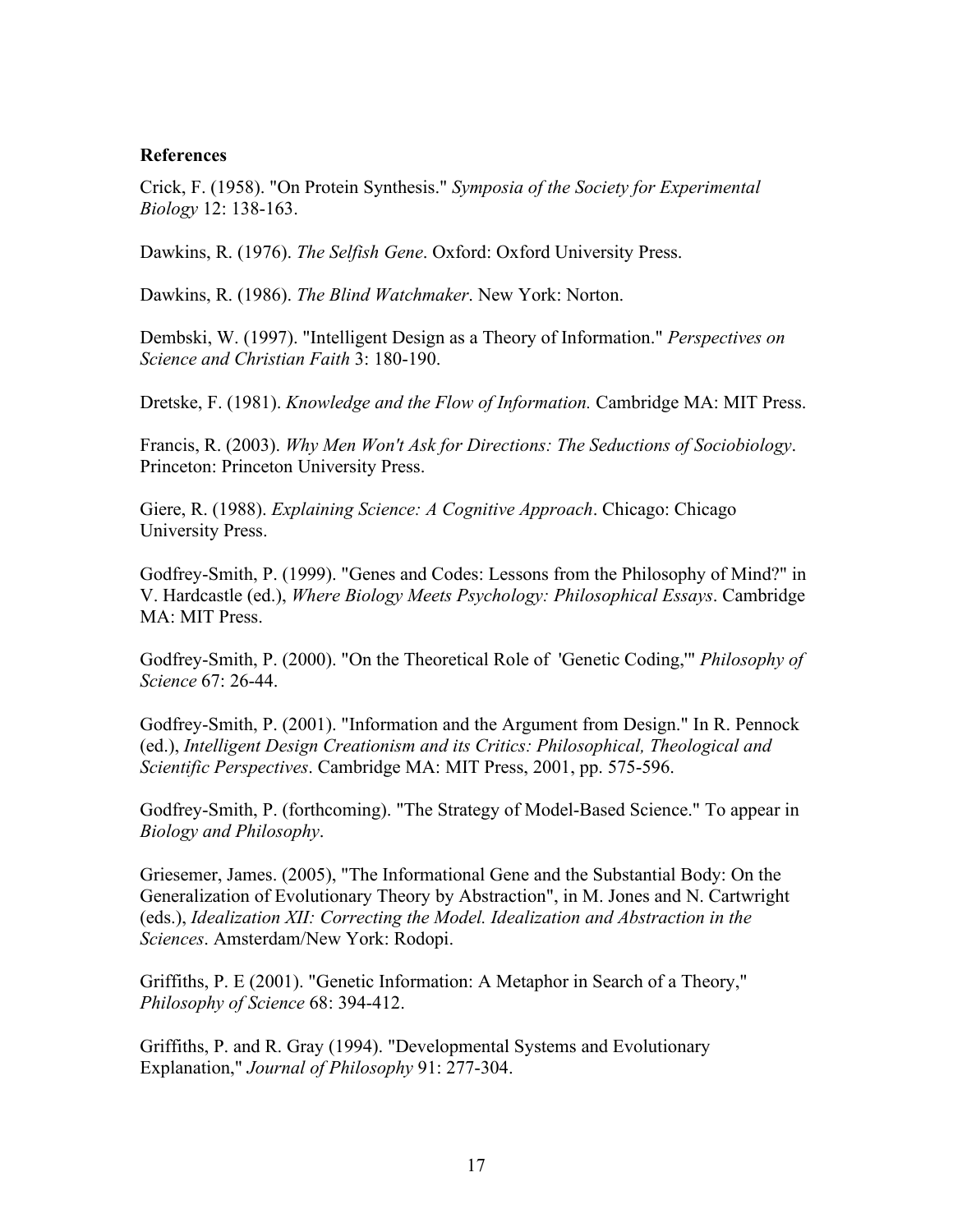Jablonka E. (2002) "Information: Its Interpretation, Its Inheritance and Its Sharing." *Philosophy of Science* 69: 578-605.

Jacob, F. and J. Monod (1961). "Genetic Regulatory Mechanisms in the Synthesis of Proteins," *Journal of Molecular Biology* 3: 318-356.

Kay, L. (2000). *Who Wrote the Book of Life? A History of the Genetic Code.* Palo Alto: Stanford University Press.

Kitcher, Philip. S. (2001), "Battling the Undead: How (and How Not) to Resist Genetic Determinism", in R. Singh, C. Krimbas, D. Paul and J. Beatty (eds.), *Thinking About Evolution: Historical, Philosophical and Political Perspectives*. Cambridge: Cambridge University Press.

Knight, R., S. Freeland and L. Landweber (1999). "Selection, History and Chemistry: The Three Faces of the Genetic Code." *Trends in Biochemical Sciences* 24: 241-247.

Marcus, G. (2004). *The Birth Of The Mind: How A Tiny Number of Genes Creates the Complexities of Human Thought*. New York: Basic Books.

Maynard Smith, J. (2000). "The Concept of Information in Biology," *Philosophy of Science* 67: 177-194.

Mayr, E. (1961). "Cause and Effect in Biology." *Science* 134: 1501-6.

Millikan, R. (1984). *Language, Thought and Other Biological Categories*. Cambridge MA: MIT Press.

Moss, Lenny. (1992), "A Kernel of Truth? On the Reality of the Genetic Program", in D. Hull, M. Forbes and K. Okruhlik (eds.), *PSA 1992, Volume 1*. East Lansing: Philosophy of Science Association, pp. 335-348.

Oyama, S. (1985). *The Ontogeny of Information*. Cambridge: Cambridge University Press.

Sarkar, S. (1996), "Decoding "Coding" -- Information and DNA." *BioScience* 46: 857- 864.

Shannon, C. (1948). "A Mathematical Theory of Communication," *Bell Systems Technical Journal* 27: 279-423, 623-656.

Shea, N. (forthcoming). "Representation in the Genome, and Other Inheritance Systems."

Schrödinger, E. (1944/1992). *What is Life?* Cambridge: Cambridge University Press.